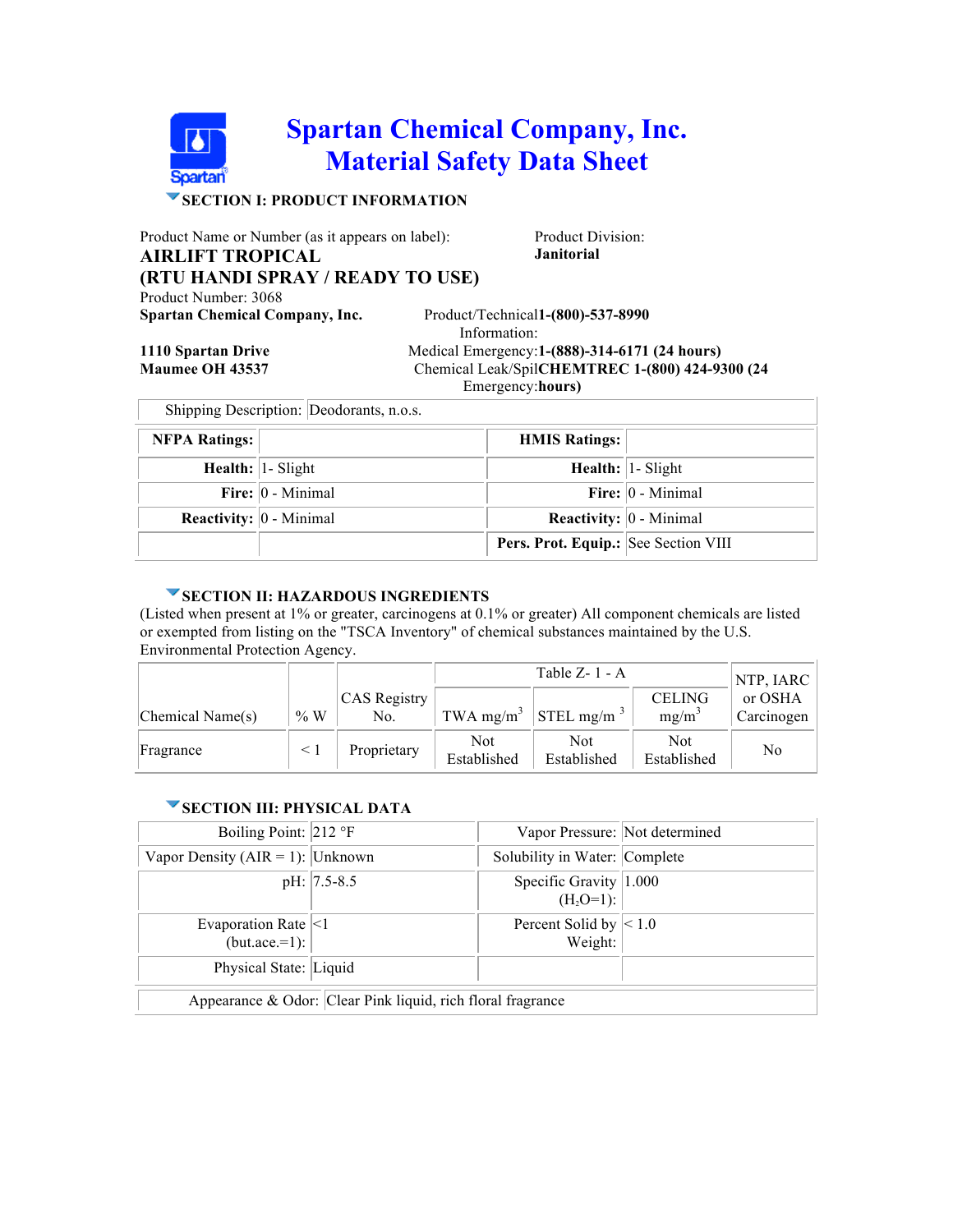### **SECTION IV: FIRE & EXPLOSIVE HAZARD DATA**

| Flash Point: $>212^{\circ}F$                 |                                                                                                                                                                                                                                                                                                                                                | Method Used: ASTM-D56 |                                                                     |  |
|----------------------------------------------|------------------------------------------------------------------------------------------------------------------------------------------------------------------------------------------------------------------------------------------------------------------------------------------------------------------------------------------------|-----------------------|---------------------------------------------------------------------|--|
| Flammable Limits: Not Established            |                                                                                                                                                                                                                                                                                                                                                | Flame Extension: N/A  |                                                                     |  |
|                                              | Extinguishing Media: Product does not support combustion. Use extinguishing media appropriate<br>for surrounding fire.                                                                                                                                                                                                                         |                       |                                                                     |  |
|                                              | Special Fire Fighting Wear NIOSH approved self-contained breathing apparatus and protective<br>Procedures: clothing. Cool fire-exposed containers with water spray.                                                                                                                                                                            |                       |                                                                     |  |
| Hazards:                                     | Unusual Fire & Explosive Combustion products are toxic.                                                                                                                                                                                                                                                                                        |                       |                                                                     |  |
| SECTION V: HEALTH HAZARD DATA                |                                                                                                                                                                                                                                                                                                                                                |                       |                                                                     |  |
| Threshold Limit Value: Not Established       |                                                                                                                                                                                                                                                                                                                                                |                       | Primary Routes of Inhalation, Skin Contact,<br>Entry: Eyes and Oral |  |
|                                              | Effects of Overexposure- May cause mild eye and skin irritation. May be harmful if swallowed.<br>Conditions to Avoid: Inhalation of product mist may cause respiratory irritation. Avoid contact<br>with eyes. Avoid prolonged or repeated contact with skin. Do not swallow.<br>Avoid breathing product mist. Wash thoroughly after handling. |                       |                                                                     |  |
|                                              | Conditions Aggravated by Use of this product may aggravate preexisting skin; eye and respiratory<br>Use: disorders including asthma and dermatitis.                                                                                                                                                                                            |                       |                                                                     |  |
| <b>Emergency &amp; First Aid Procedures:</b> |                                                                                                                                                                                                                                                                                                                                                |                       |                                                                     |  |
|                                              | Eyes: Flush eyes with plenty of water for at least 15 minutes. Remove contact<br>lenses. Get medical attention.                                                                                                                                                                                                                                |                       |                                                                     |  |
|                                              | Skin: Wash skin thoroughly with soap and water. Get medical attention if irritation<br>persists. Wash contaminated clothing before reuse.                                                                                                                                                                                                      |                       |                                                                     |  |
|                                              | Ingestion: Do not induce vomiting. Drink one or two glasses of water to dilute product.<br>Get medical attention. Do not give anything by mouth to an unconscious<br>person.                                                                                                                                                                   |                       |                                                                     |  |
|                                              | Inhalation: In case of respiratory irritation; move person to fresh air. Get medical<br>attention if irritation persists.                                                                                                                                                                                                                      |                       |                                                                     |  |

## **SECTION VI: REACTIVITY DATA**

| Stability: Stable               | Incompatible Materials: Strong oxidizers |                          |
|---------------------------------|------------------------------------------|--------------------------|
| Hazardous Decomposition CO, CO2 |                                          | Hazardous Will Not Occur |
| Products:                       | Polymerization:                          |                          |

# **SECTION VII: SPILL OR LEAK PROCEDURES**

|                                       | 920 HOR THE 91 HE ON EEAN FNOCEDUNES                                      |
|---------------------------------------|---------------------------------------------------------------------------|
|                                       | Steps to be Taken in Case Flush with plenty of water into sanitary sewer. |
| Material is Released or<br>Spilled:   |                                                                           |
| Waste Disposal Method: Same as above. |                                                                           |